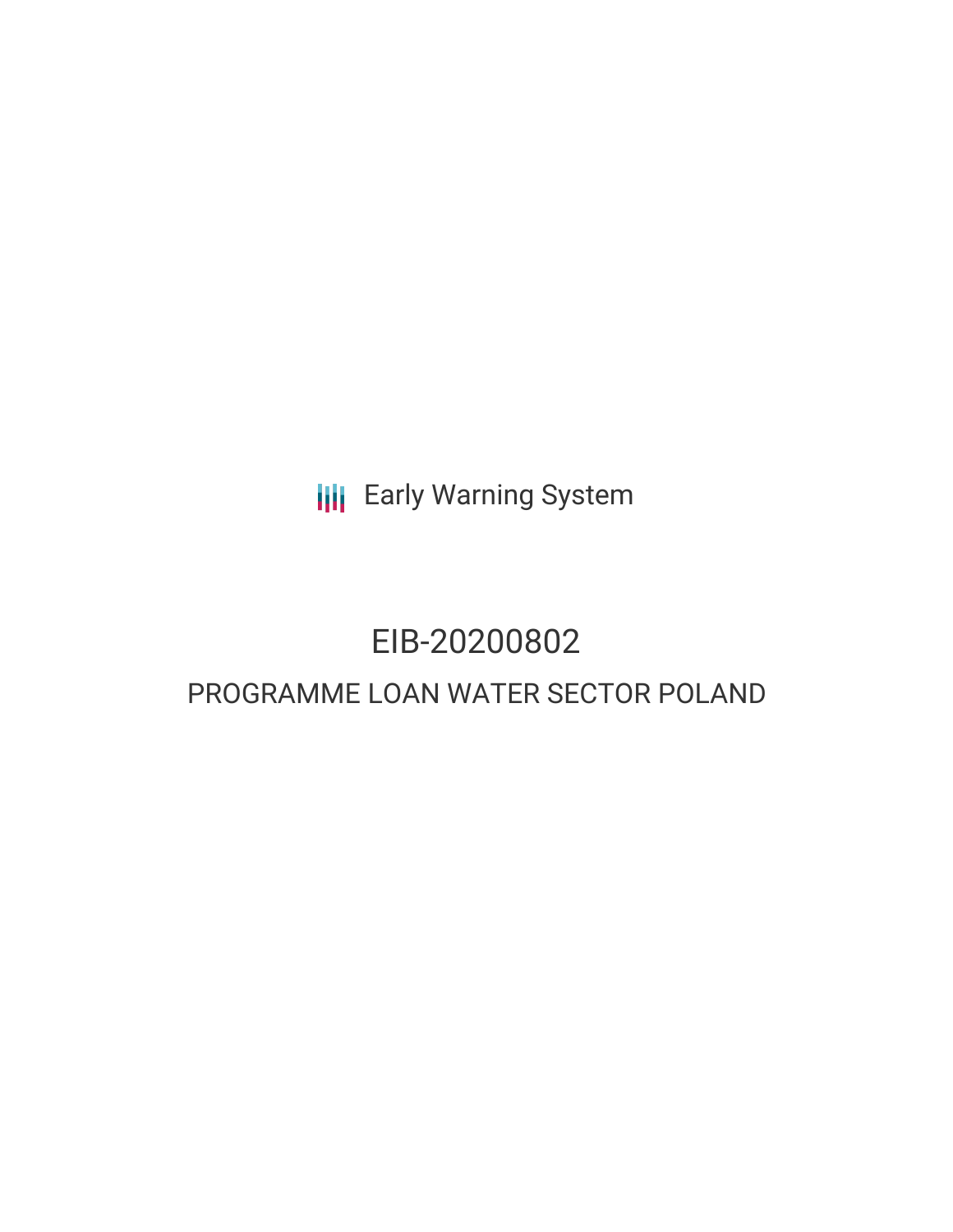

### **Quick Facts**

| <b>Countries</b>              | Poland                         |
|-------------------------------|--------------------------------|
| <b>Financial Institutions</b> | European Investment Bank (EIB) |
| <b>Status</b>                 | Proposed                       |
| <b>Bank Risk Rating</b>       | U                              |
| <b>Borrower</b>               | PUBLIC ENTITY(IES)             |
| <b>Sectors</b>                | <b>Water and Sanitation</b>    |
| <b>Investment Type(s)</b>     | Loan                           |
| <b>Loan Amount (USD)</b>      | \$3,010.34 million             |
| <b>Project Cost (USD)</b>     | \$6,020.69 million             |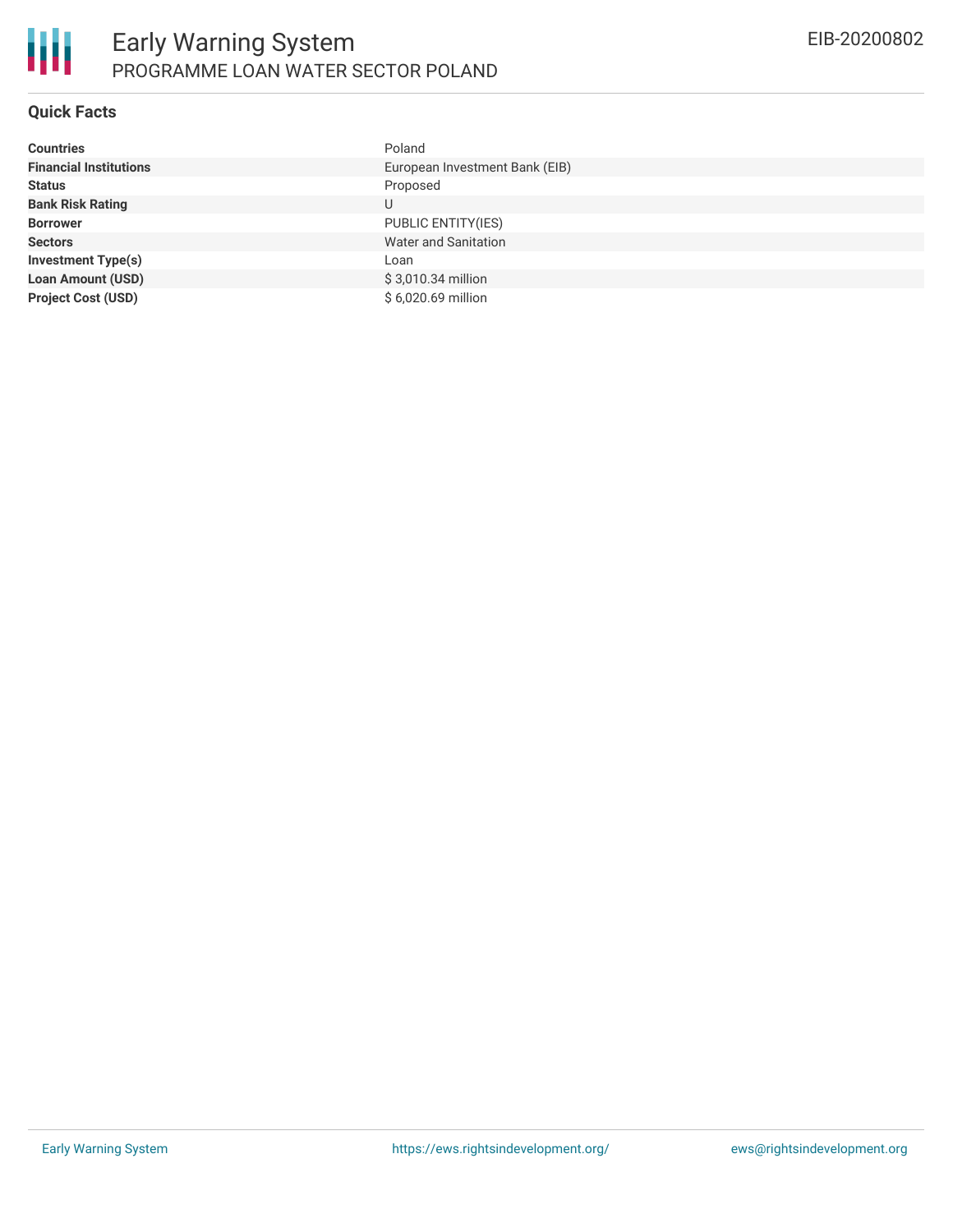



### **Project Description**

Financing of eligible projects in the water sector in Poland, such as Aquanet, Bytom, and Wroclaw. The investment requirements, including mainly water treatment, distribution, wastewater collection, and treatment, are aimed at the upkeep of efficient and sustainable water and wastewater services, increased resilience and compliance with the Urban Waste Water Treatment Directive 91/271/EEC and the Water Framework Directive 2000/60/EC, as embodied in the national legislation.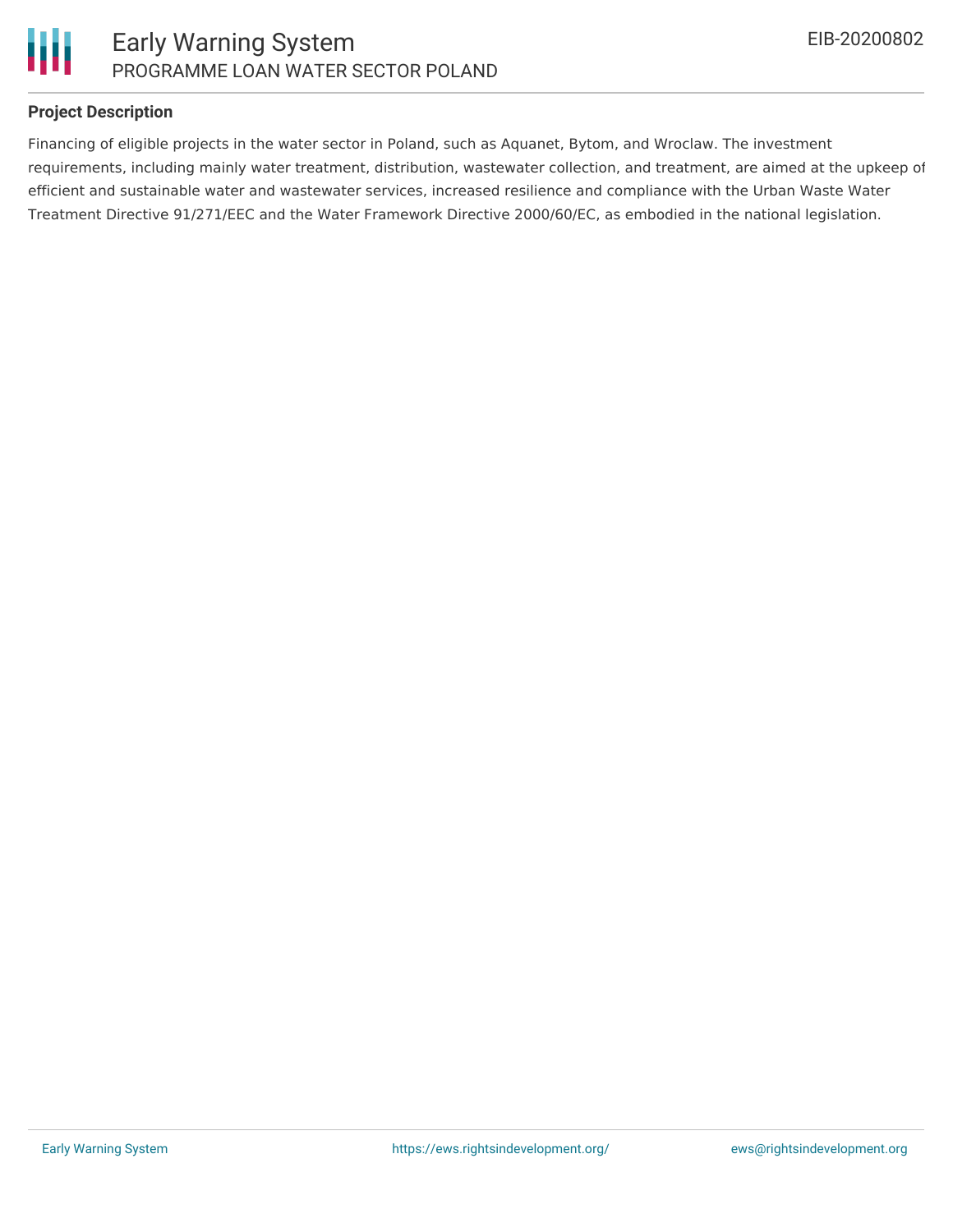

# **Investment Description**

European Investment Bank (EIB)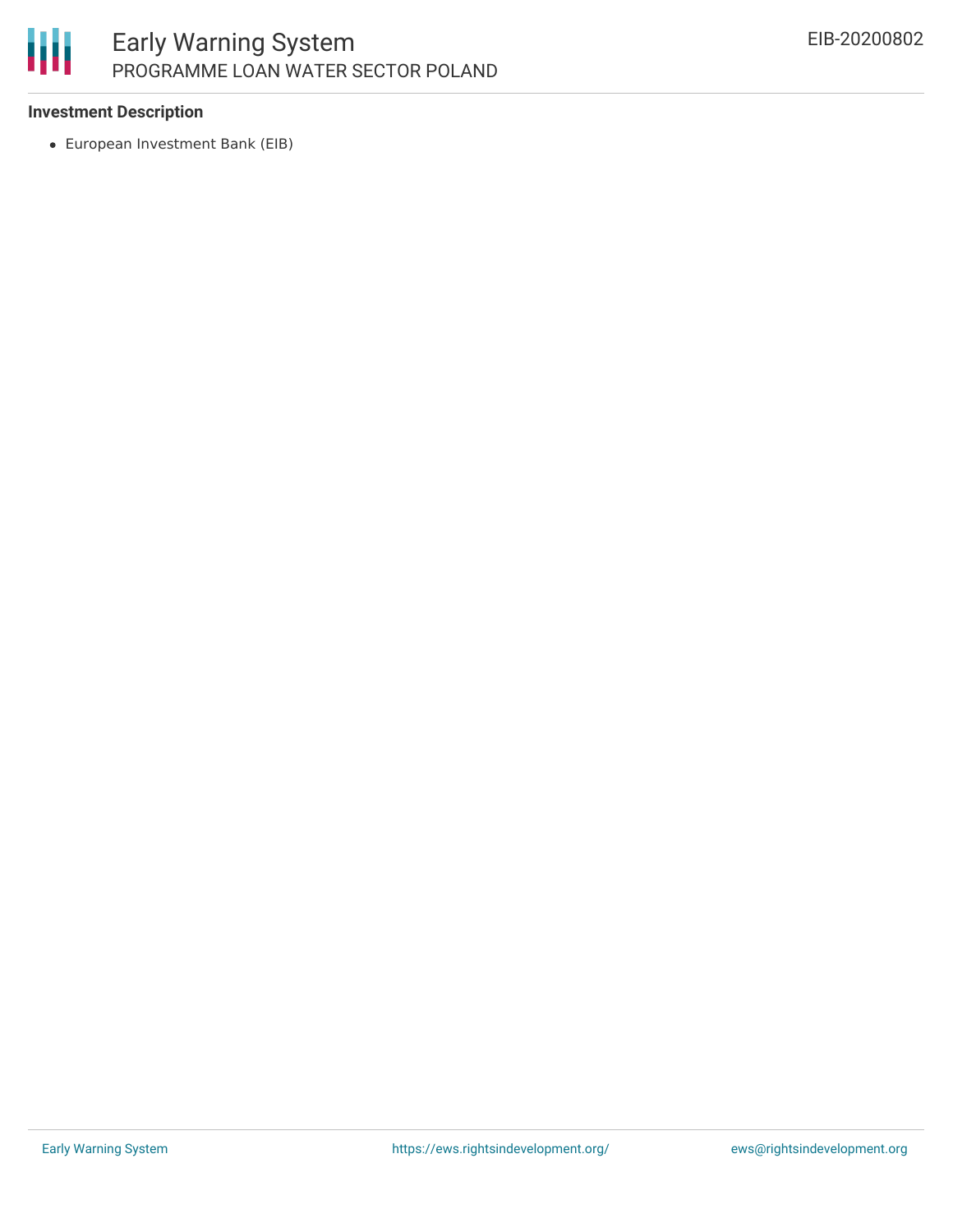# **Contact Information**

Project contacts not available at the time of disclosure.

#### ACCESS TO INFORMATION

You can submit an information request for project information at: https://www.eib.org/en/infocentre/registers/requestform/request-form-default.htm

#### ACCOUNTABILITY MECHANISM OF EIB

The EIB Complaints Mechanism is designed to facilitate and handle complaints against the EIB by individuals, organizations or corporations affected by EIB activities. When exercising the right to lodge a complaint against the EIB, any member of the public has access to a two-tier procedure, one internal - the Complaints Mechanism Office - and one external - the European Ombudsman. A complaint can be lodged via a written communication addressed to the Secretary General of the EIB, via email to the dedicated email address: complaints@eib.org, by completing the online complaint form available at the following address: http://www.eib.org/complaints/form via fax or delivered directly to the EIB Complaints Mechanism Division, any EIB local representation office or any EIB staff. For further details, check:

http://www.eib.org/attachments/strategies/complaints\_mechanism\_policy\_en.pdf

When dissatisfied with a complaint to the EIB Complaints Mechanism, citizens can then turn towards the European Ombudsman. A memorandum of Understanding has been signed between the EIB and the European Ombudsman establishes that citizens (even outside of the EU if the Ombudsman finds their complaint justified) can turn towards the Ombudsman on issues related to 'maladministration' by the EIB. Note that before going to the Ombudsman, an attempt must be made to resolve the case by contacting the EIB. In addition, the complaint must be made within two years of the date when the facts on which your complaint is based became known to you. You can write to the Ombudsman in any of the languages of the European Union. Additional details, including filing requirements and complaint forms, are available at: http://www.ombudsman.europa.eu/atyourservice/interactiveguide.faces